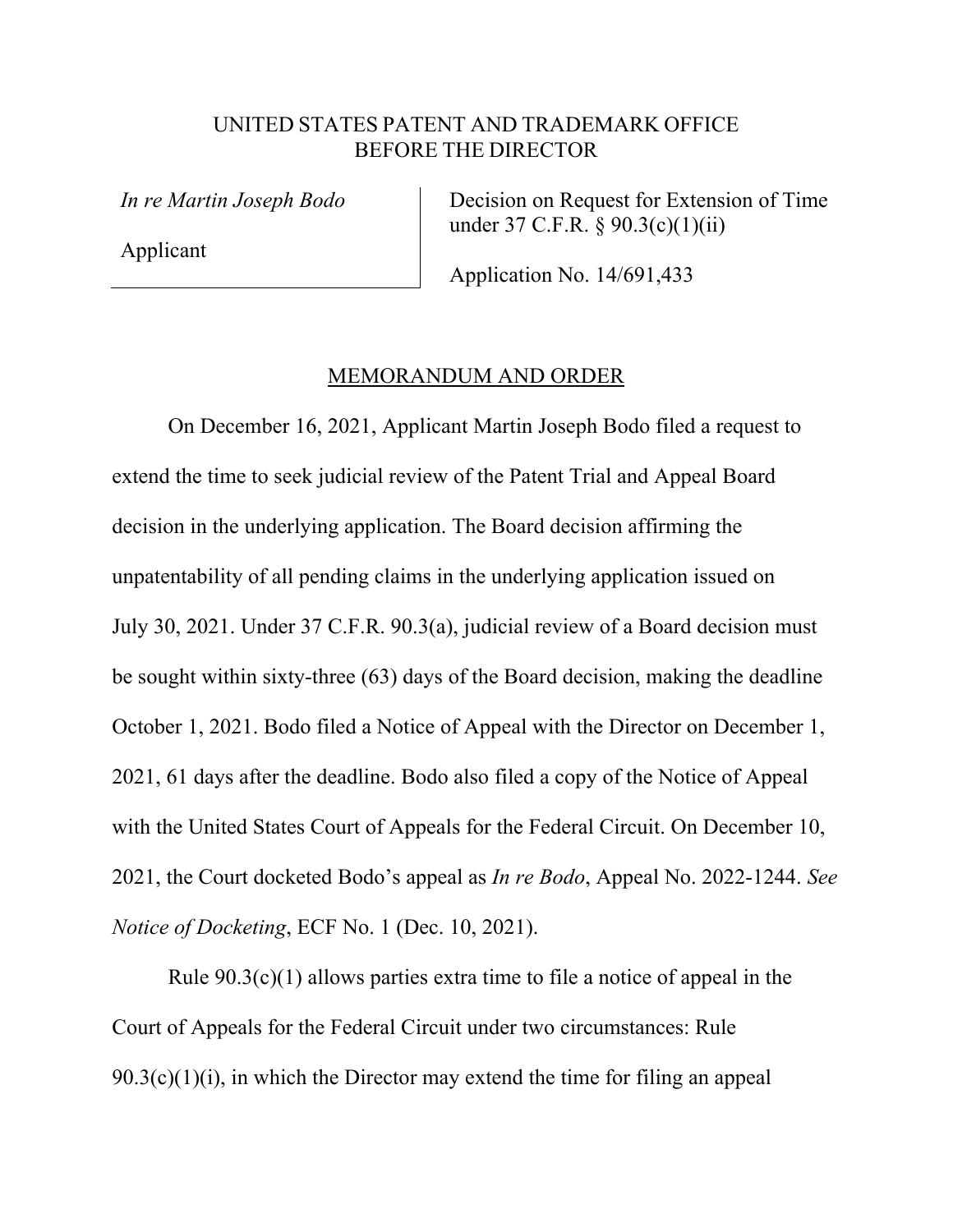requested *before* the expiration of the period for filing an appeal with good cause, and Rule  $90.3(c)(1)(ii)$ , in which the Director may extend the time for filing an appeal requested after the expiration of the period for filing an appeal due to excusable neglect. Accordingly, the extension request at issue here, filed after the expiration of the period for filing the appeal notice, falls under the "excusable neglect" provision of 37 C.F.R.  $\S 90.3(c)(1)(ii)$ . The request is GRANTED for the reasons set forth below.

The Director may extend the time for filing a notice of appeal after the expiration of the period for filing an appeal "upon a showing that the failure to act was the result of excusable neglect." 37 C.F.R. § 90.3(c)(1)(ii); *see also Mitsubishi Cable Indus., Ltd., et al. v. Goto Denshi Co., Ltd.*, Memorandum and Order at 2-7, Paper 28 (IPR2015-01108) (May 3, 2017) ("*Mitsubishi*") (explaining why the Director retains authority to decide Rule 90 time-extension requests where an untimely notice of appeal has concurrently or subsequently been filed). The authority to decide such requests has been delegated to the Solicitor. *See* MPEP § 1002.02(k)(3). In determining excusable neglect, the USPTO applies the standard used by the Federal Courts. *See* MPEP § 1216; *Pioneer Inv. Servs. Co. v. Brunswick Assocs. Ltd. P'ship*, 507 U.S. 380, 395 (1993); *see, e.g.*, *Mitsubishi*, Mem. Op. at 7-14; *IpVenture, Inc. v. FedEx Corp.*, Memorandum and Order (Inter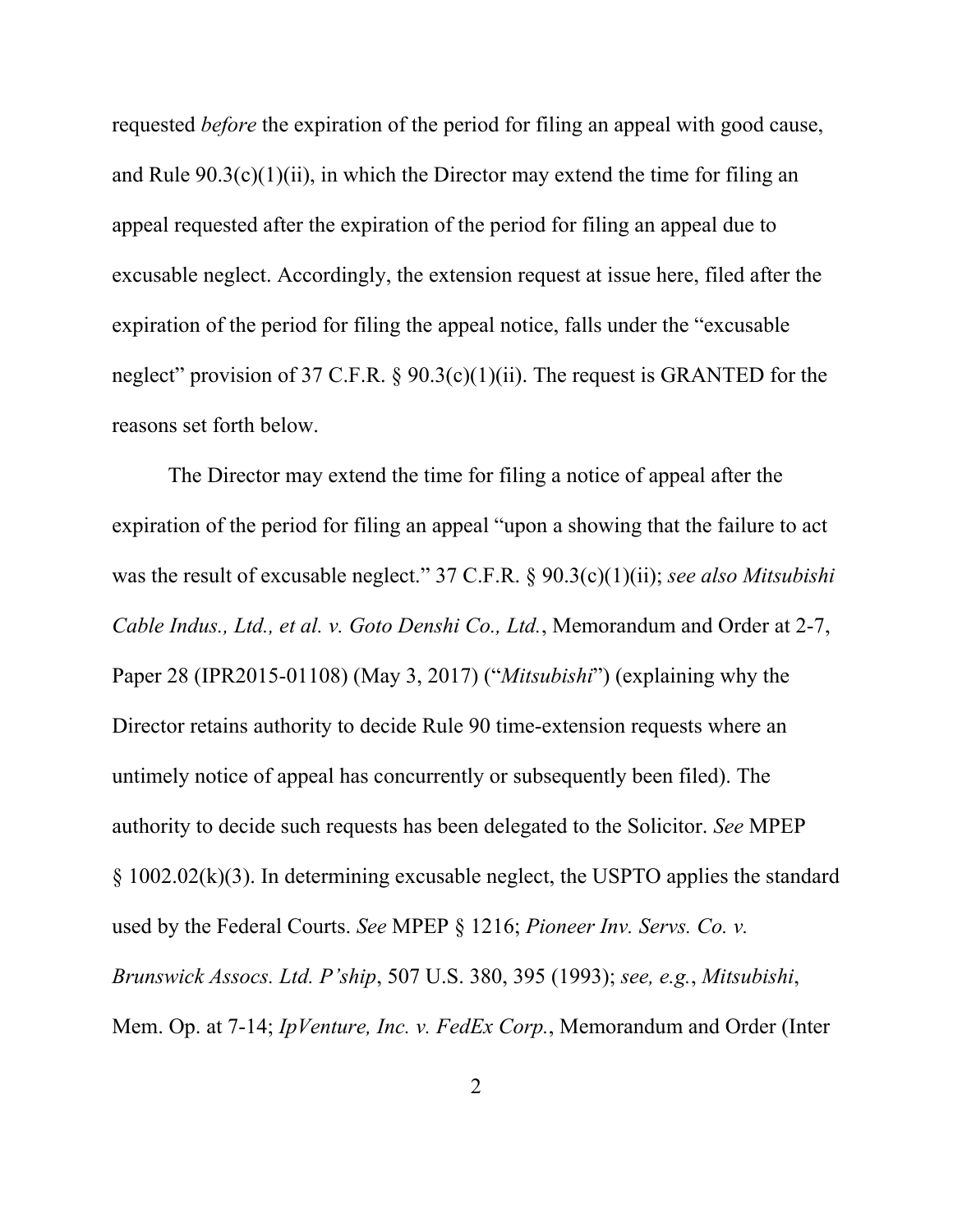Partes Reexamination Control No. 95/001,896) (Apr. 4, 2017).

The Supreme Court in *Pioneer Inv. Servs. Co. v. Brunswick Assocs. Ltd. P'ship*, 507 U.S. 380, 395 (1993) made clear that "'excusable neglect' is understood to encompass situations in which the failure to comply with a filing deadline is attributable to negligence." *See Pioneer*, 507 U.S. at 394. Bodo does not deny that he neglected to adhere to the October 1 deadline. The question remains, however, whether the negligence was excusable.

In *Pioneer*, the Court explained that determining whether "excusable neglect" occurred is "an equitable one, taking account of all relevant circumstances surrounding the party's omission." And in determining whether a party's failure to comply with a deadline was excusable, it is proper to rely on the acts and omissions of a party's chosen counsel where relevant. *Id.* at 396-97. "Although inadvertence, ignorance of the rules, or mistakes construing the rules do not usually constitute excusable neglect, it is clear that excusable neglect . . . is a somewhat elastic concept and is not limited strictly to omissions caused by circumstances beyond the control of the movant." *Id.* at 392 (internal quotation marks omitted). Generally, the factors to be considered in determining whether negligence is excusable include: [1] the danger of prejudice to [another party], [2] the length of the delay and its potential impact on judicial proceedings, [3] the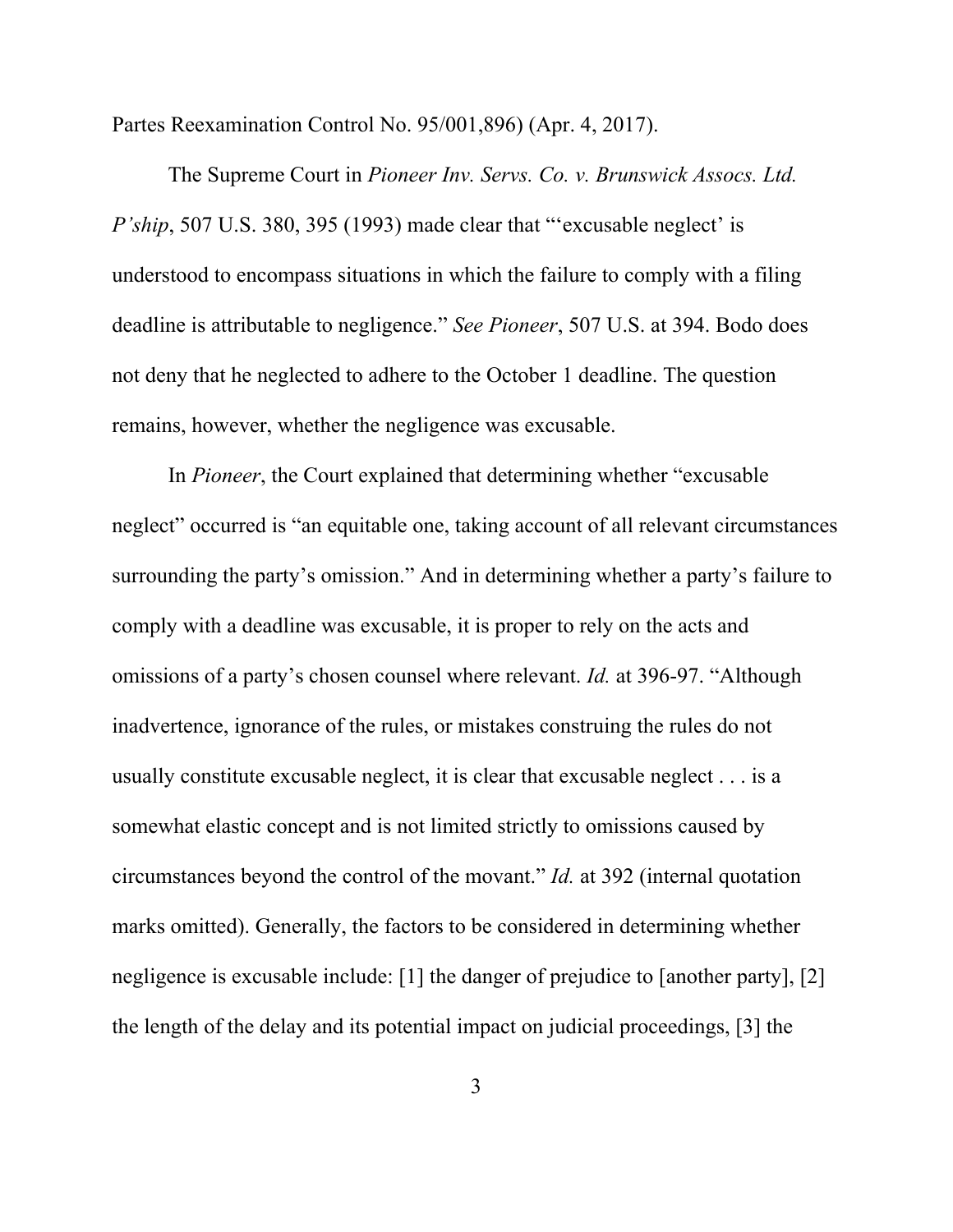reason for the delay, including whether it was within the reasonable control of the movant, and [4] whether the movant acted in good faith. *Pioneer*, 507 U.S. at 395.

 The third *Pioneer* factor—relating to why the filing was delayed—is generally considered the most important factor in the analysis, although it does not control the inquiry. *See, e.g.*, *FirstHealth of the Carolinas, Inc. v. Carefirst of Maryland, Inc.*, 479 F.3d 825 (Fed. Cir. 2007); *Pumpkin Ltd. v. The Seed Corps*, 43 USPQ2d 1582, 1587 n.7 (T.T.A.B. 1997). Here, with respect to the third factor, Bodo's counsel explains that he missed the October 1, 2021 filing deadline as the result of the death of his wife on October 15, 2021. Bodo's counsel also explains that his wife had been hospitalized since January 1, 2019. There is no evidence that Bodo's counsel chose to "flout" the filing deadline. *See Pioneer*, 507 U.S. at 388. Instead, the Request and supporting documentation indicate that Bodo's counsel experienced the passing of his wife very near to the time of the October 15, 2021 deadline, and that previous to that deadline, she was hospitalized for a lengthy period of time. Her illness and death, as well as the time of her passing, were very much outside of his control and provide a well-founded explanation for his failure to comply with the filing deadline.

There is also no indication of bad faith under the fourth *Pioneer* factor. Applicant acted to remedy the missed deadline at the beginning of December,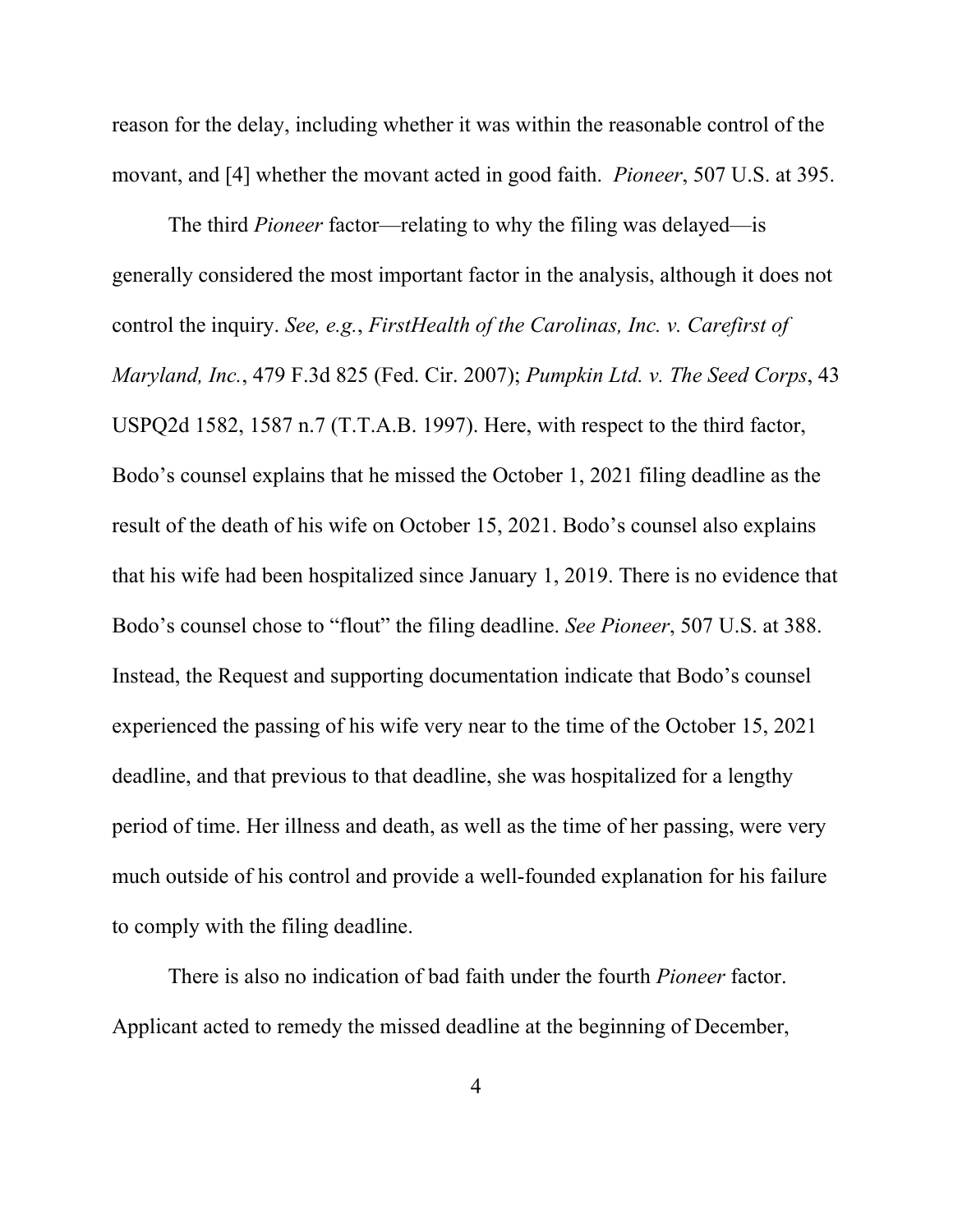2021. *See Pioneer*, 507 U.S. at 395; *Cheney v. Anchor Glass Container Corp.*, 71 F.3d 848, 850 (11th Cir. 1996) (delayed filing—an "omission[] caused by carelessness" as a result of "failure in communication" between different counsel—found to be "excusable neglect" in context of Fed. R. Civ. P. 60(b) given absence of prejudice and bad faith conduct) (internal citations omitted).

 There is no evidence of prejudice to the PTO or another party under the first *Pioneer* factor. Nor is there evidence of potential negative impact to any judicial or administrative proceedings, as relevant under the second *Pioneer* factor. The delay between expiration of the appeal filing deadline and filing of the underlying Request and Notice of Appeal did not result in any meaningful delay in the proceedings under the second *Pioneer* factor. These facts all weigh in favor of granting the Request.

 Thus, the Director finds that application of the *Pioneer* factors here weighs in favor of granting Applicant's requested 61-day extension.